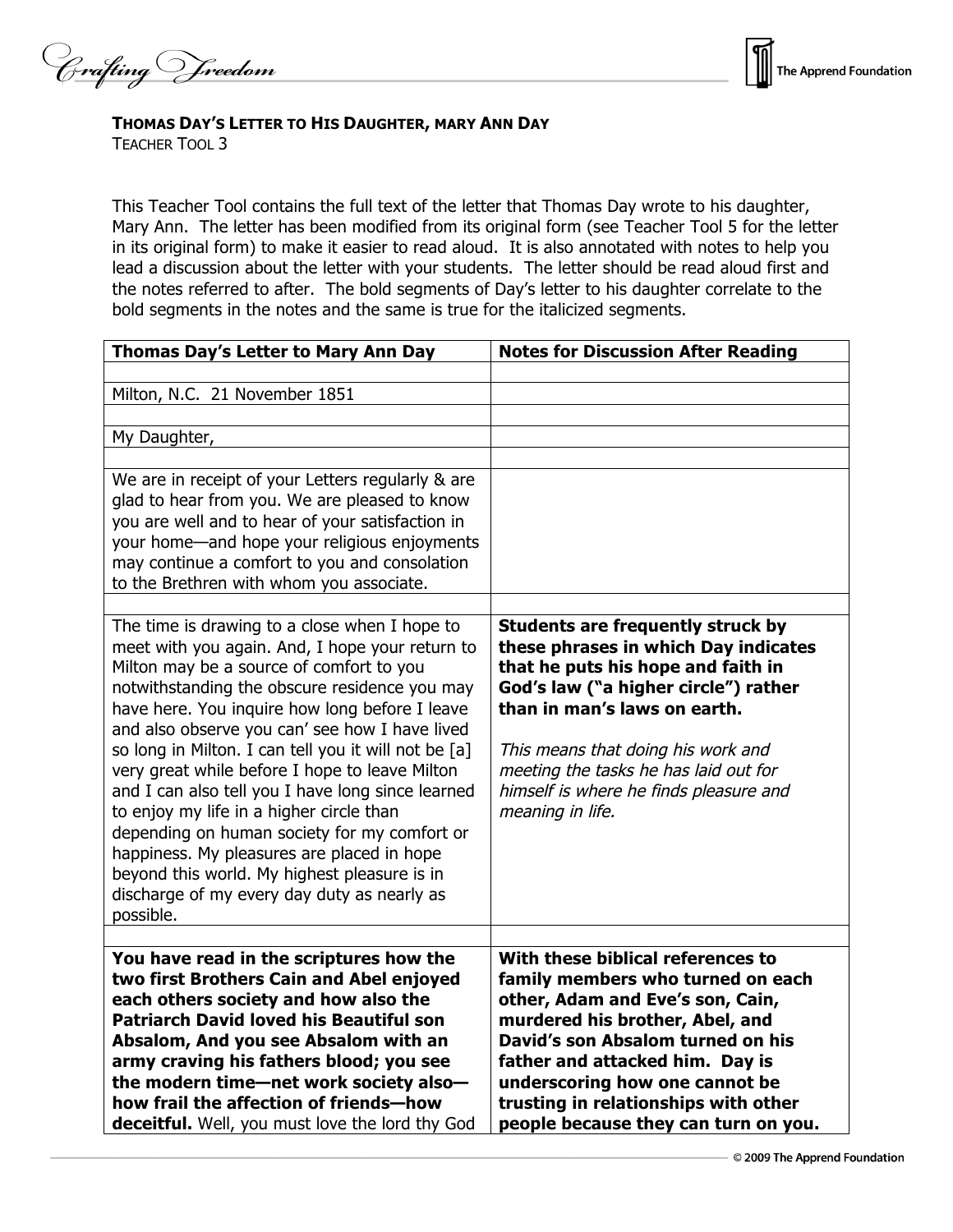| with thy whole heart, soul and strength and thy<br>neighbor as thyself. But all the time, worship<br>God only.                                                                                                                                                                                                                                                                                                                                                                                                                                                                                                                                                                                                                                                                                                                                                                                                                                                                                                 |                                                                                                                                                                                                                                                                                                                                                                                                                                                                                                                                                                                                                                                                                                                                                                                                                                                                                                                                                                                     |
|----------------------------------------------------------------------------------------------------------------------------------------------------------------------------------------------------------------------------------------------------------------------------------------------------------------------------------------------------------------------------------------------------------------------------------------------------------------------------------------------------------------------------------------------------------------------------------------------------------------------------------------------------------------------------------------------------------------------------------------------------------------------------------------------------------------------------------------------------------------------------------------------------------------------------------------------------------------------------------------------------------------|-------------------------------------------------------------------------------------------------------------------------------------------------------------------------------------------------------------------------------------------------------------------------------------------------------------------------------------------------------------------------------------------------------------------------------------------------------------------------------------------------------------------------------------------------------------------------------------------------------------------------------------------------------------------------------------------------------------------------------------------------------------------------------------------------------------------------------------------------------------------------------------------------------------------------------------------------------------------------------------|
| I am perfectly satisfied as regards Milton.<br>I came here to stay four years and am<br>here 7 times 4. I love the place no better<br>nor worse than first day I came into it. $My$<br>mother and many other unavoidable<br>encumbrances has held me here and I am as<br>busy as you ever see an old fellow trying to<br>work my way out—and as happy in doing it as I<br>shall ever be any where. No doubt, my great<br>concern at this time and will be is to get<br>some suitable place for you and your<br>Brothers-us all-to settle down. I want<br>you to be in some place where your turn of<br>feelings and manners can be well met with<br>associates and I fully expect to affect my<br>purpose if I live long enough. You some<br>time ago mentioned your regret at having<br>attempted to learn music. I want you to<br>persevere in the practice of music and in all<br>other accomplishments that may be useful-or<br>gratifying to you and to your friends in your<br>intercourse through life. | This statement often stands out to<br>students because it seems unnatural<br>that a person could live in a place for<br>28 years and not have stronger<br>feelings for it than they did the first<br>day they arrived. Why might Thomas<br>Day feel this way? Explain that<br>perhaps it's because as a free man of<br>color he's an outsider in the white<br>community who are his customers. He<br>may go to church with them and have<br>them as his clients, but he does not<br>socialize with them and is not part of<br>the white community.<br>It is unclear exactly what Day meant by this<br>statement. Mourning Stewart Day lived with<br>the family since the 1830's. How she could<br>have "held" him in Milton is not clear as she<br>was not herself a Miltonian, but a Virginian<br>from Dinwiddie County. Perhaps she for<br>various reasons resisted moving and it was<br>just too difficult to resist his mother's<br>wishes out of respect and deference to her. |
|                                                                                                                                                                                                                                                                                                                                                                                                                                                                                                                                                                                                                                                                                                                                                                                                                                                                                                                                                                                                                | Here Thomas Day seems to contradict<br>what he said in the previous<br>paragraph about being as happy in<br>Milton as "I shall be any where"<br>because he says that he's greatly<br>concerned about finding another place<br>for the family to settle. After Thomas<br>Day's death in the early 1860's his<br>wife, Aquilla Wilson and two children,<br>Thomas Jr. and Mary Ann moved to<br>Wilmington, North Carolina a bustling<br>port city on the North Carolina coast<br>with a large free black community.<br>This is perhaps the town he was<br>thinking about when he said "a<br>sootable place for you and your<br>brothers."<br>Here Thomas Day is giving Mary Ann<br>fatherly advice about the importance of                                                                                                                                                                                                                                                            |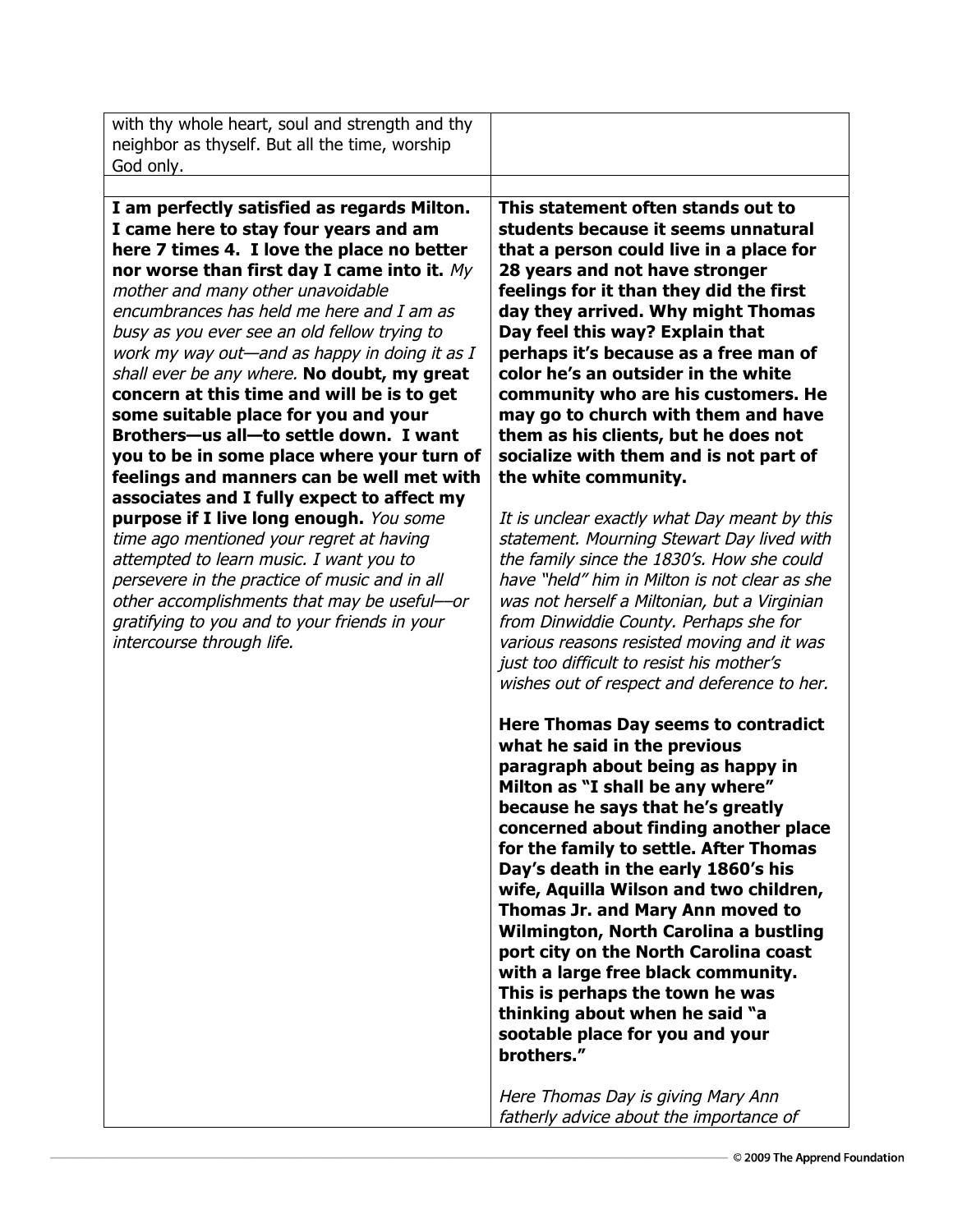|                                                                                                                                                                                                                                                                                                                                                                                                                                                                                                                                                                                                                                                                                                                                                                                                                                             | having a variety of interests and talents,<br>because they make for a more interesting<br>and pleasant life.                                                                                                                                                                                                                                                                                                                                                                                                                                                                                                                                                                                                                                                                                                                                                                                                                                                               |
|---------------------------------------------------------------------------------------------------------------------------------------------------------------------------------------------------------------------------------------------------------------------------------------------------------------------------------------------------------------------------------------------------------------------------------------------------------------------------------------------------------------------------------------------------------------------------------------------------------------------------------------------------------------------------------------------------------------------------------------------------------------------------------------------------------------------------------------------|----------------------------------------------------------------------------------------------------------------------------------------------------------------------------------------------------------------------------------------------------------------------------------------------------------------------------------------------------------------------------------------------------------------------------------------------------------------------------------------------------------------------------------------------------------------------------------------------------------------------------------------------------------------------------------------------------------------------------------------------------------------------------------------------------------------------------------------------------------------------------------------------------------------------------------------------------------------------------|
| The mind is verry much like any piece of<br>building or workmanship. It requires many<br>members suitably arranged to give proper<br>gracefulness and semmetry to a building<br>in like manner the mind requires certain<br>accomplishments to give that suitable<br>ease necessary to its refinement. Music has<br>a happy tendency to soothe the unregular & bad<br>passions of our nature. I want you to learn<br>music well--to learn all other branches well that<br>you have taken-learn to walk well--to stand<br>erect-learn to feel free and to feel well and<br>easy-learn to wear a free & easy expression<br>and never forget the modesty and gentle<br>caution so necessary in a lady to give her an<br>independent and unquestionable character.                                                                              | With this statement Thomas Day is<br>comparing a person's mind or<br>intellectual development to a building<br>or workmanship. He is saying that<br>one needs to "construct" one's mind<br>and character just as one would build<br>or create anything following<br>principals of design, gracefulness and<br>symmetry.<br>The admonishment "Learn to walk well-to<br>stand Erect-learn to feel free and to feel<br>well and easy-learn to wear a free and<br>Easy Expression" often is noticed by<br>students. Why is he telling his daughter to<br>"feel free" and to wear a "free and easy"<br>expression?<br>We can never know all of his motivations<br>for this, but very likely it's because she is a<br>free person of color. He does not want her<br>to wear an expression that could<br>contribute to the impression that she is an<br>enslaved person or a fugitive slave. With a<br>free and easy expression she would<br>convey that she has nothing to hide. |
| Much has been said in your favor since you<br>have been at Wilbraham. If you have done<br>right and acted deservingly it has been<br>just what you owe to your self and to your<br>creator and to the world, Of course you<br>know we are all gratified to hear favorably<br>from you and I hope you will ever regard<br>your character more than your life. And it<br>is well for young ladies to be very cautious<br>particularly when well spoken of be ever<br>on your guard in all respects. A good<br>character is of great value. Consequently,<br>it requires much attention to retain it, The<br>higher the character the greater the<br>responsibility-the more is expected of<br>that character or person and consequently<br>the more you have to learn and to know-<br>to meet the expectations and wishes of<br>your friends. | This paragraph is full of more<br>general fatherly advice for his<br>daughter for how to carry herself as<br>a young lady. A line that frequently<br>grabs students' attention is " Ever<br>regard your character more than<br>your life." Here he seems to be<br>meaning that great character and a<br>good reputation are good protection.                                                                                                                                                                                                                                                                                                                                                                                                                                                                                                                                                                                                                               |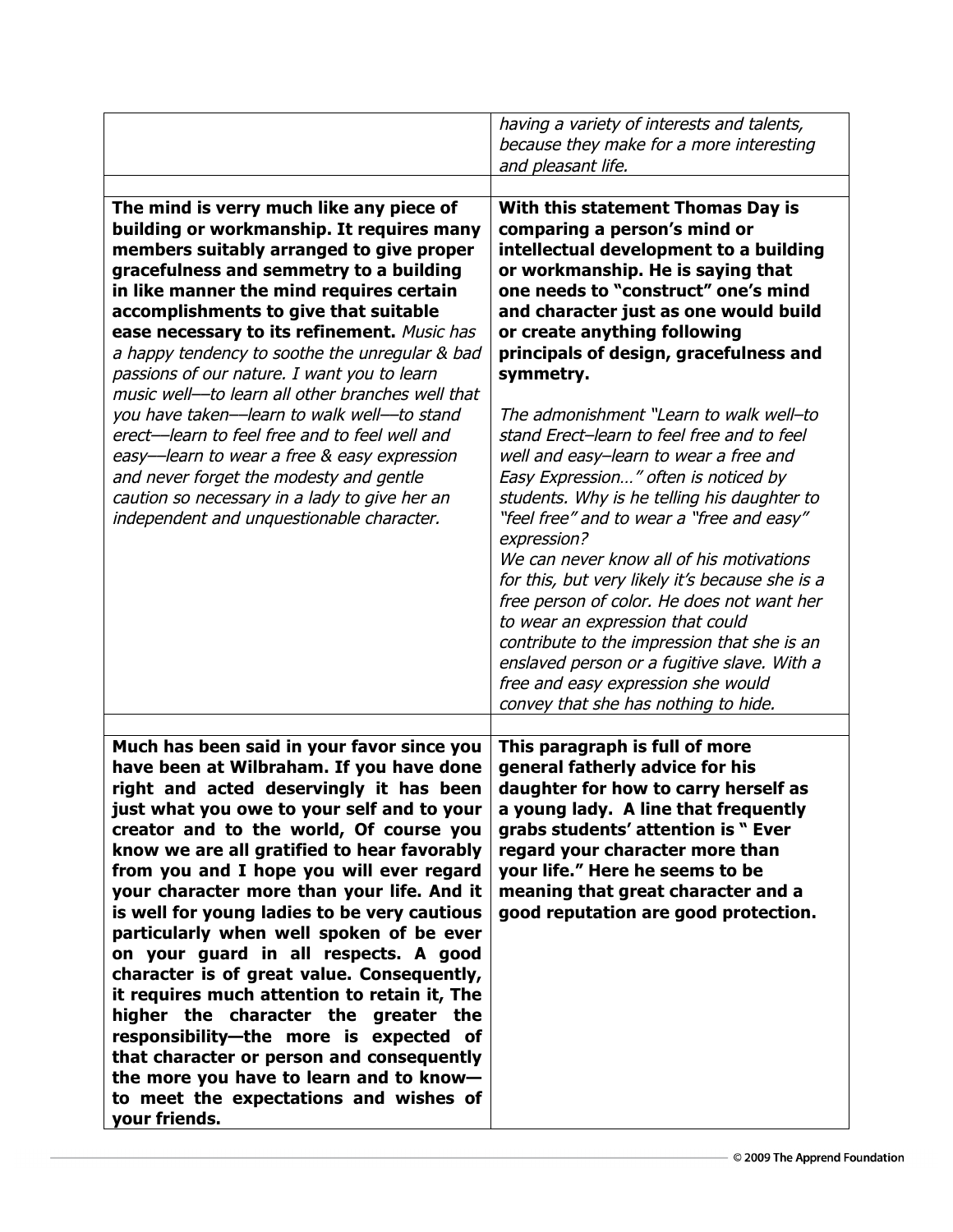| All this is nothing hard to do--the way to<br>keep out of Evil is never to get into it. I<br>wish that all persons knew the worth of<br>true female virtue and the blessings of<br>female accomplishment. How much better<br>is a lady prepared to stand crosses-loss,<br>affliction, poverty when she has a good<br>character & good information than is one<br>ignorant of the value of any and<br>everything even her own body and soul.<br>What a blessing is true piety to a young<br>lady-bracing her infirmities and<br>preserving her mind from extravagant<br>desires. How many beautiful young ladies<br>are lost to all usefulness by a lack of<br>proper information. There is now a perfect<br>waste of human flesh here in this very way<br>the young ladies come into villages to<br>school. They learn a little of one thing a<br>little of another and a little on the piano.<br>They return to their country homes<br>knowing nothing but a scoff at persons<br>who they think inferior to themselves and<br>with nothing in their heads but foolish<br>pride. They enter upon life they know how<br>to dress their bodies according to fashion<br>and all is done. They can't write-they<br>wont read-they are something they cant<br>tell what. They keep clear of poor people<br>and follow after rich people. They so they<br>go and such children they raise here are<br>Just such as could be expected from such<br>parents. | Here, Day is providing more fatherly<br>advice. He also is providing insight<br>into his feelings and contempt for<br>the young white girls in the Milton<br>area and their parents because of<br>their shallowness and lack of<br>character and values. |
|------------------------------------------------------------------------------------------------------------------------------------------------------------------------------------------------------------------------------------------------------------------------------------------------------------------------------------------------------------------------------------------------------------------------------------------------------------------------------------------------------------------------------------------------------------------------------------------------------------------------------------------------------------------------------------------------------------------------------------------------------------------------------------------------------------------------------------------------------------------------------------------------------------------------------------------------------------------------------------------------------------------------------------------------------------------------------------------------------------------------------------------------------------------------------------------------------------------------------------------------------------------------------------------------------------------------------------------------------------------------------------------------------------------------------------------------------|----------------------------------------------------------------------------------------------------------------------------------------------------------------------------------------------------------------------------------------------------------|
| I have been truly sorry to hear Devereux<br>health in such a precarious fix. I hope he<br>will remain still till he is better or so<br>perfectly well as to be able to attend to<br>business. I wish you use your persuasion<br>with him to get him to stay at Wilbraham<br>till he is perfectly well-I have written to<br>him to that affect if his constitution won't<br>stand the cold I want him to come home<br>though would rather he would work in<br>Boston till next summer-at which time I<br>will then see him I conclude for the best.                                                                                                                                                                                                                                                                                                                                                                                                                                                                                                                                                                                                                                                                                                                                                                                                                                                                                                   | <b>Devereux is one of Mary Ann's brothers</b><br>at Wesleyan. The other is Thomas Jr.<br>Here Thomas Day is showing concern<br>for Devereux and encouraging Mary<br>Ann to not let Devereux leave school<br>until he is well.                            |
|                                                                                                                                                                                                                                                                                                                                                                                                                                                                                                                                                                                                                                                                                                                                                                                                                                                                                                                                                                                                                                                                                                                                                                                                                                                                                                                                                                                                                                                      |                                                                                                                                                                                                                                                          |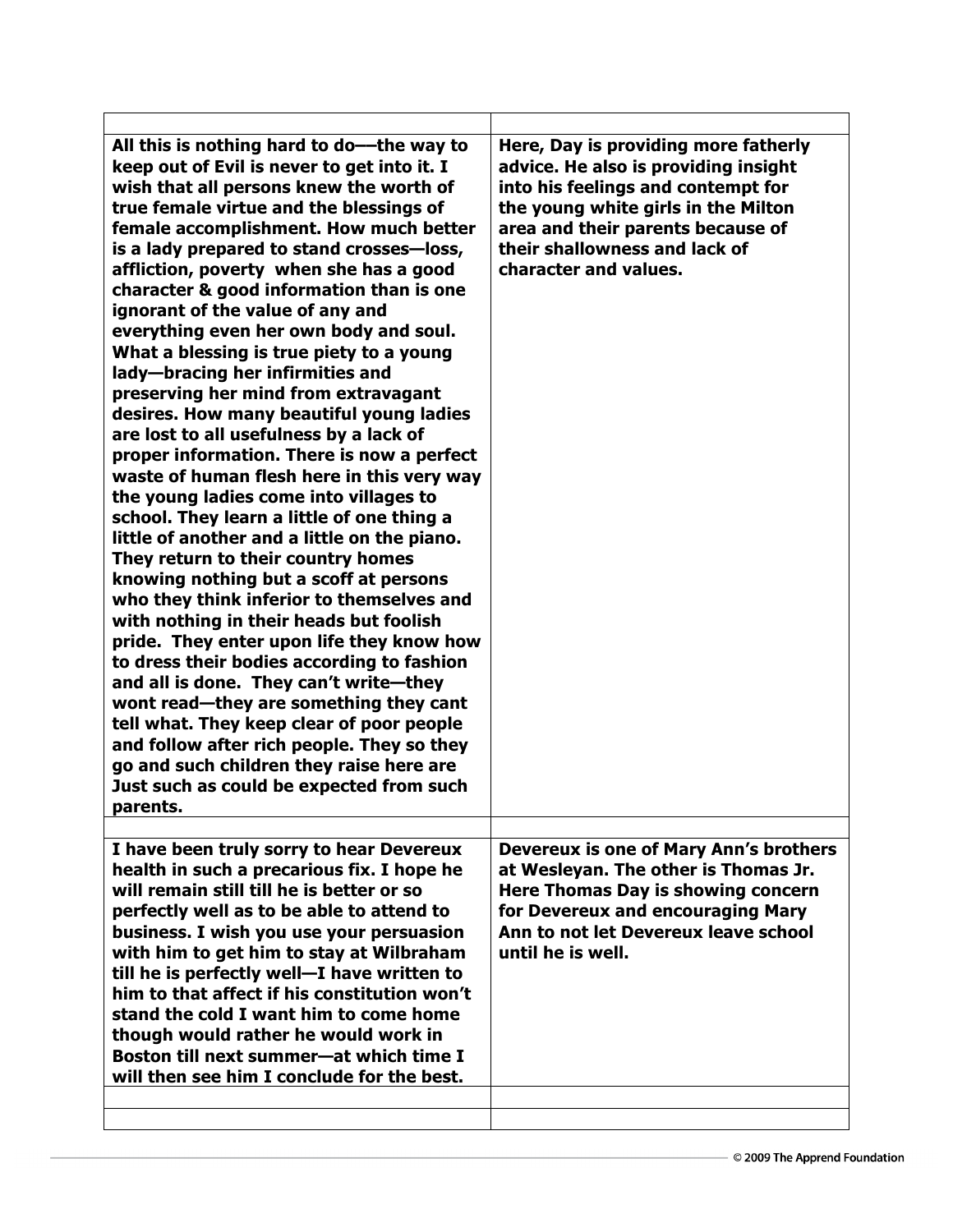| Nothing but Religion is the theme in<br>Milton now-the greatest revival I ever<br>knew in the south 95 or 7 persons in<br>Milton professed conversion. There came<br>an Englishman originally a sailor but now<br>a Baptist preacher-he has been preaching<br>every night and day for one month and his<br>meeting has resulted in the profession of<br>the above number. I truly hope they may<br>be faithful to the end.                                                                                                                                                | Revivals were great religious<br>gatherings that occurred throughout<br>the South throughout the late 18 <sup>th</sup> and<br>19 <sup>th</sup> centuries, often in fields and often<br>with hundreds even thousands<br>attending. They were huge social<br>gatherings and served also as a form<br>of "entertainment" as the preaching<br>was often dramatic and stirring and at<br>the end people had the opportunity to<br>"be saved" which added to the drama<br>and power of the revival.                                                                                                                                           |
|---------------------------------------------------------------------------------------------------------------------------------------------------------------------------------------------------------------------------------------------------------------------------------------------------------------------------------------------------------------------------------------------------------------------------------------------------------------------------------------------------------------------------------------------------------------------------|-----------------------------------------------------------------------------------------------------------------------------------------------------------------------------------------------------------------------------------------------------------------------------------------------------------------------------------------------------------------------------------------------------------------------------------------------------------------------------------------------------------------------------------------------------------------------------------------------------------------------------------------|
| Your mother is still quite well but<br>complaining a little. She wants to see you<br>very badly and so do I, but I am not<br>allowing myself to get very uneasy till the<br>time comes. I intend to get you a piano<br>and am in hopes you will learn to play on<br>the guitar so as to amuse yourself while<br>traveling perhaps on the broad ocean.                                                                                                                                                                                                                     | It is not known how far Mary Ann Day<br>got with music, something Thomas<br>Day encouraged her in. He once tried<br>to get her piano lessons at Salem<br><b>Academy in North Carolina but the</b><br>record is not clear if she were<br>accepted or not.                                                                                                                                                                                                                                                                                                                                                                                |
| Sofrona Jeffryes is dead, Nathans<br>Daughter. Miss Hawkins has not been here<br>this year-Miss Esther Fair is thinking of<br>moving again from No. Durhams. Mrs.<br>Patey Smith is still moderately well and<br>remembers you as usual. Nothing new in<br>Milton worth attention. When you come<br>home you must expect cool comfort so far<br>as human intercourse is concerned. There<br>is nothing here but to make a little money<br>and that but little to induce us to stay<br>here. Though with all this you will enjoy<br>yourself well as anywhere for a while. | <b>Here Thomas Day mentions the names</b><br>of some of Mary Ann's social<br>acquaintances. All of these are free<br>black women and men who lived<br>nearby in neighboring counties. His<br>point about when you "come home<br>you must expect cool Comfort so far<br>as human intercourse is concerned-"<br>may relate to the fact that Mary Ann<br>may have gotten used to being<br>friendly with white students at<br>Wesleyan. Her father appears to be<br>advising her or reminding her that she<br>must not expect that kind of close<br>warm relationships with people in<br>Milton, but instead must expect "cool<br>comfort." |
| I have mailed a check to Mr. Raymond for<br>about \$285, which is to meet your<br>expenses and a part of Devereux, Though<br>not enough for Devereux and not wanting<br>him by any means to leave Wilbraham till<br>he gets well I want to send him some<br>money and must by the time he will be<br>able to go.                                                                                                                                                                                                                                                          | In these last paragraphs Day is closing<br>the letter by remembering some<br>business and personal items. He is<br>talking about the business matter of<br>paying Mr. Raymond, the school's<br>headmaster, for Mary Ann's and<br>Devereux's schooling expenses and<br>also he insists he that he does not                                                                                                                                                                                                                                                                                                                               |